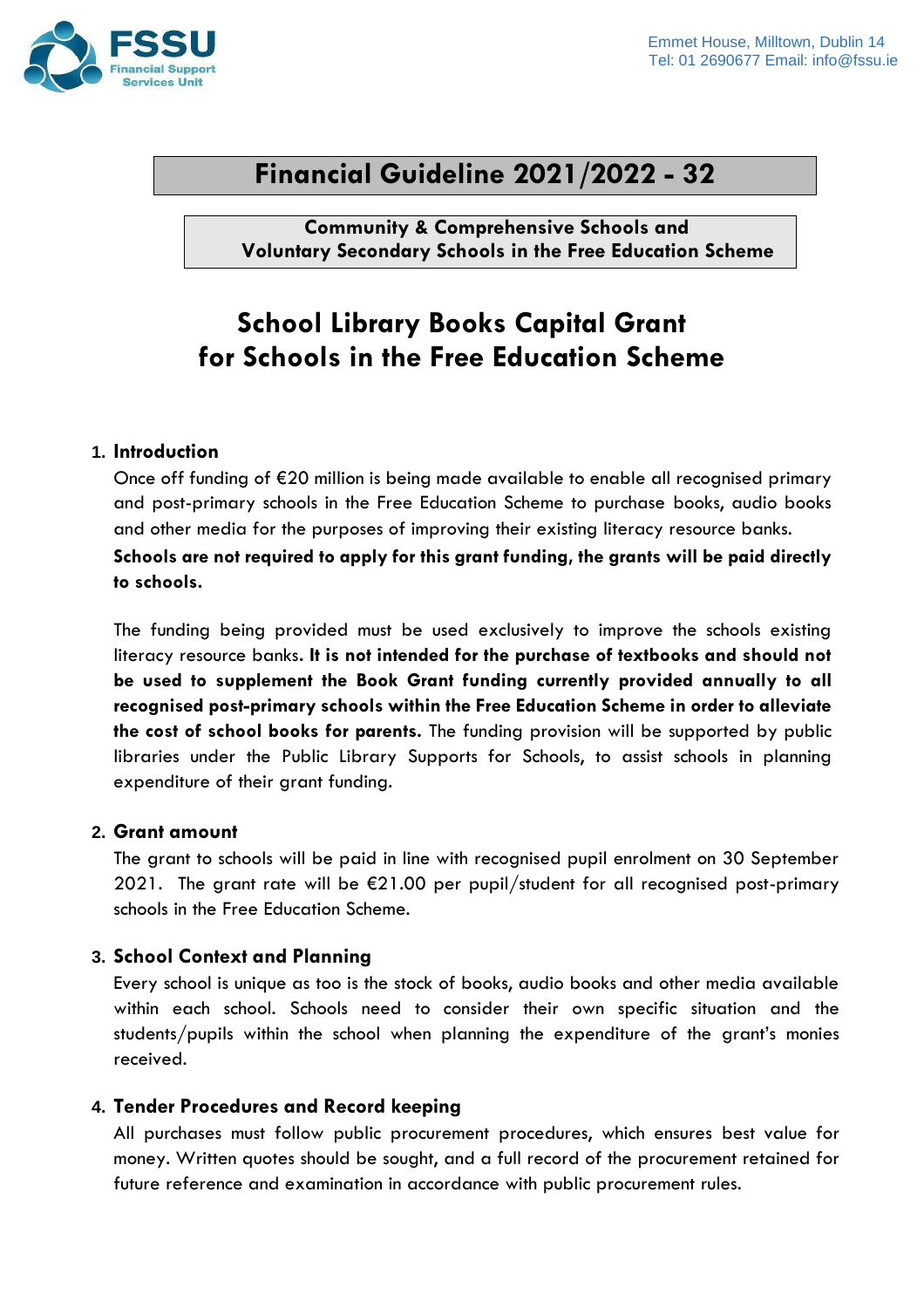Support is available for schools from the Schools Procurement Unit (SPU) through their website [www.spu.ie](http://www.spu.ie/) or by email [procurementsupport@spu.ie.](mailto:%20procurementsupport@spu.ie) A helpful SPU guide, Guidance for Schools on Good Procurement Practices is available on the SPU website. The Office of Government Procurement also provides support and information at [www.ogp.gov.ie.](http://www.ogp.gov.ie/)

The board of management must establish a set of procedures governing purchasing and should set out the arrangements for tendering and buying of goods, payment of invoices and maintenance of accounting records. These rules are clearly set out in the Guidance for Schools on Good Procurement Practices, available to download from this [link.](https://www.spu.ie/publications-2/procurement-guide/)

#### **5. Grant Funding, Management and Compliance**

Grants for the purchase of books, audio books and other material will be paid directly to schools. **Schools are not required to apply for this funding**. As with all exchequer grantaid, school authorities must be able to provide detailed records on how funding, provided under this scheme, was spent. All expenditure in connection with the scheme must be vouched and schools must be able to prove that expenditure was used on the purchase of materials allowed under the scheme.

Invoices and receipts must be retained in the event of an audit inspection by the Department and/or the Comptroller and Auditor General. It is necessary for schools

to keep details of quotations received, invoices, receipts and any other relevant records in respect of all expenditure for a period of seven years. Schools, on request, must provide the Department with a written statement of the expenditure of the grant and any remaining balances and other relevant information. If a school closes permanently, any balance held in the account must be surrendered to the Department on the date that the school ceases operation. The Department reserves the right to recoup funding issued from other grant funding the school receives for non-compliance with any of the terms of this Scheme.

Schools must ensure compliance with Circular: 13/2014, Management of and Accountability for Grants from Exchequer Funds. Please refer to: <u>DPER-Circular-13/2014</u>.

#### **Financial Support Services Unit** (**FSSU)**

All recognised Primary, Voluntary Secondary, Community and Comprehensive schools are required to submit accounts to the Financial Support Services Unit (FSSU) annually. This satisfies the requirement under Section 18 of the Education Act 1998 for schools to make available their accounts for inspection by the Minister. Schools may be subject to audit by the FSSU as part of its ongoing programme of work in supporting schools on financial governance matters and enabling them to comply with the provisions of the Education Act 1998 in terms of accountability, transparency, and financial responsibility for State funds.